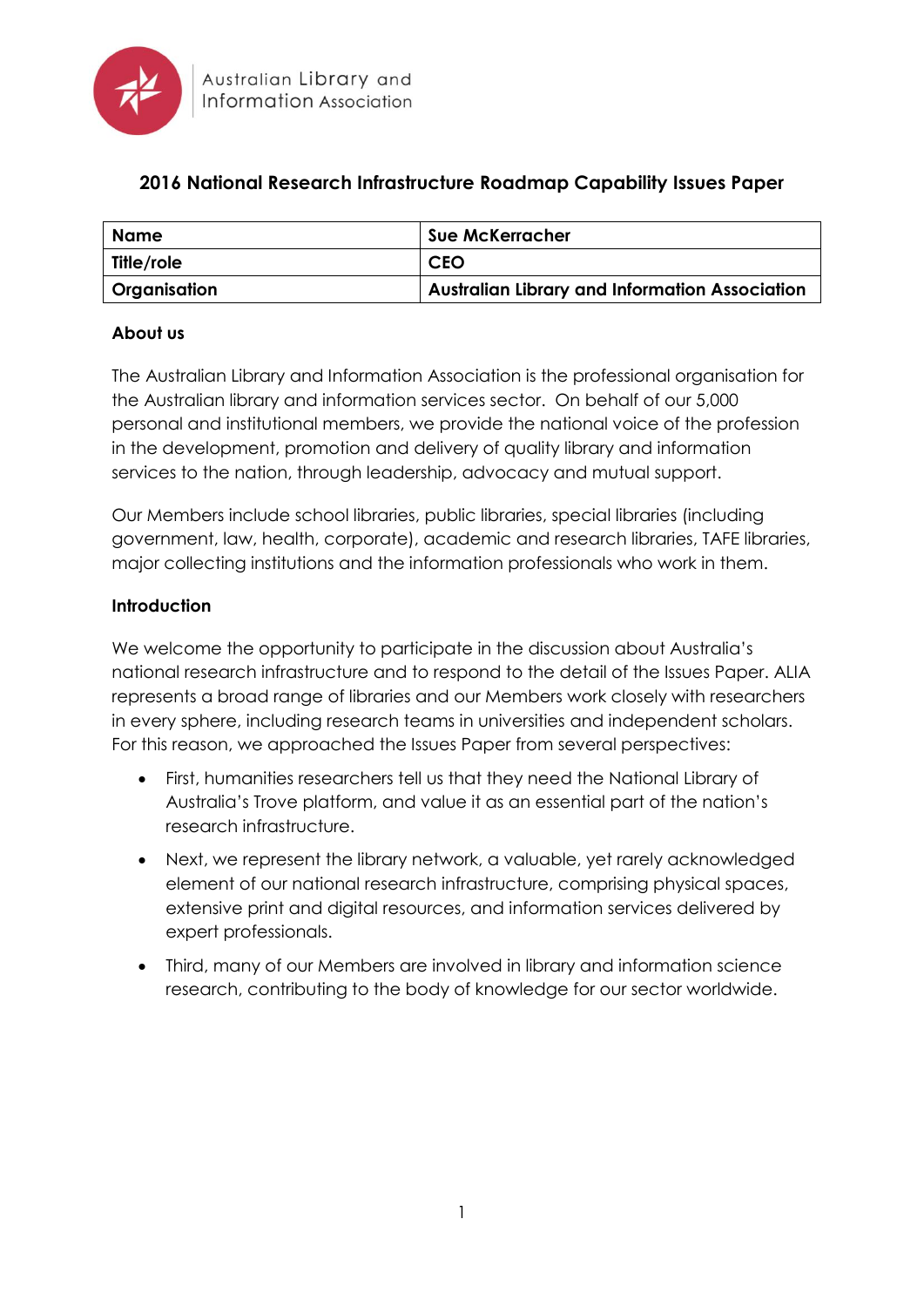## **Question 5: Should research workforce skills be considered a research infrastructure issue?**

At the consultation session in Canberra on 16 August, "networks" and "expert operators" were said to be of critical interest to complement the investment in physical research infrastructure.

Libraries are well placed as connected facilities with highly skilled and networked staff already engaged in supporting research.

**We help store data and make it accessible**, for example through our work building and managing research repositories in universities.

**We help make data discoverable** by aggregating information; using existing, and creating new platforms; adding and harvesting metadata.

**We help others find the data they need,** using our skills to find information for research teams and training individuals to carry out their own searches more effectively.

In the 2015 international accord on Open Data in a Big Data World, the International Council for Science, InterAcademy Partnership, The World Academy of Sciences and the International Social Science Council, representing the global scientific community, referred directly to libraries as having "a responsibility for the development and provision of services and technical standards for data to ensure that data are available to those who wish to use them and that date are accessible over the long term."1

We ask the Expert Working Group, in its roadmap recommendations, to make explicit reference to the important role of Australian library and information professionals in making data more accessible and discoverable for science and humanities researchers. Library and information professionals work in many different research environments, linked not only to the proposed National Research Infrastructure Capabilities, but also to the National Science and Research Priorities (attachment C of the Issues Paper).

 $\overline{a}$ 

<sup>1</sup> <http://www.icsu.org/science-international/accord/open-data-in-a-big-data-world-short>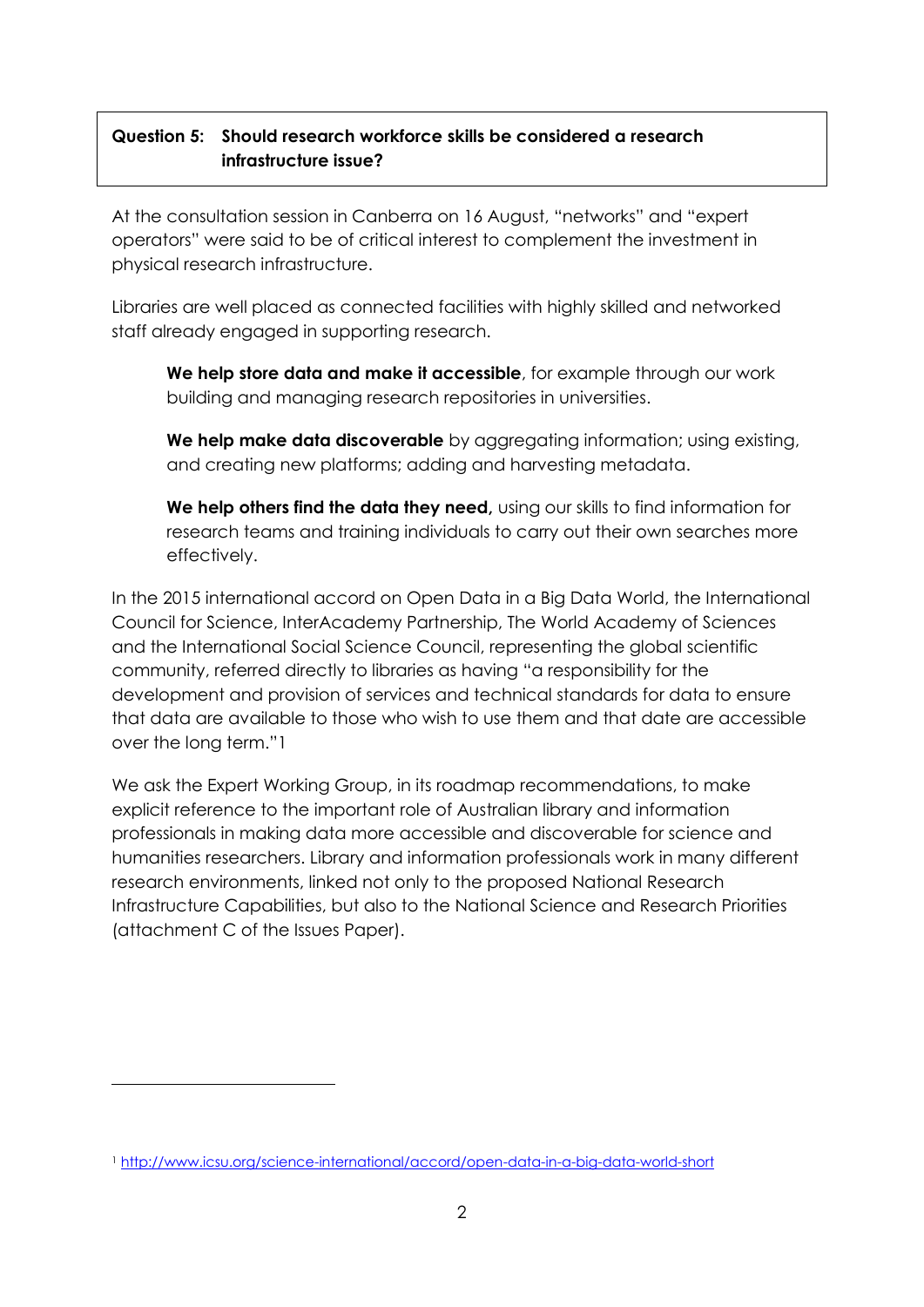# **Question 8: What principles should be applied for access to national research infrastructure, and are there situations when these should not apply?**

#### **Open access**

Library and information professionals have long been advocates for open access, making research funded by government freely available to the taxpayers who paid for it. While the Australian Government Public Data Policy Statement2 of December 2015 is a welcome move towards open access principles, we would like to see experiments with open access models in Australia to identify ways of sharing important findings with the broader research community. Successful models would provide recompense for the contribution of publishers and aggregators while mitigating the often prohibitive expense of publishing fees, especially for early career researchers.

### **Copyright**

Copyright is a significant barrier to digital access. The law as it stands means that there is perpetual copyright in unpublished works such as diaries, letters and manuscripts. This results in millions of items being locked away in collections.

The draft amendments to the Copyright Act 19683 released in December 2015 include simplifying the Act by "aligning the terms of protection for unpublished works with published works to give libraries, archives and other cultural institutions greater opportunities to use, and provide public access to, unpublished works." The passing of these amendments would greatly support access to information for humanities researchers, notably through the Trove platform.

# **Question 12: Are there international or global models that represent best practice for national research infrastructure that could be considered?**

While it is tempting to look overseas for examples such as Europeana4 and the Digital Public Library of America5, in truth, the National Library of Australia's Trove

 $\gamma$ 

-

[https://www.dpmc.gov.au/sites/default/files/publications/aust\\_govt\\_public\\_data\\_policy\\_statement\\_1.](https://www.dpmc.gov.au/sites/default/files/publications/aust_govt_public_data_policy_statement_1.pdf) [pdf](https://www.dpmc.gov.au/sites/default/files/publications/aust_govt_public_data_policy_statement_1.pdf)

<sup>3</sup> <https://www.communications.gov.au/departmental-news/updating-australias-copyright-laws>

<sup>4</sup> <http://www.europeana.eu/portal/en>

<sup>5</sup> <https://dp.la/>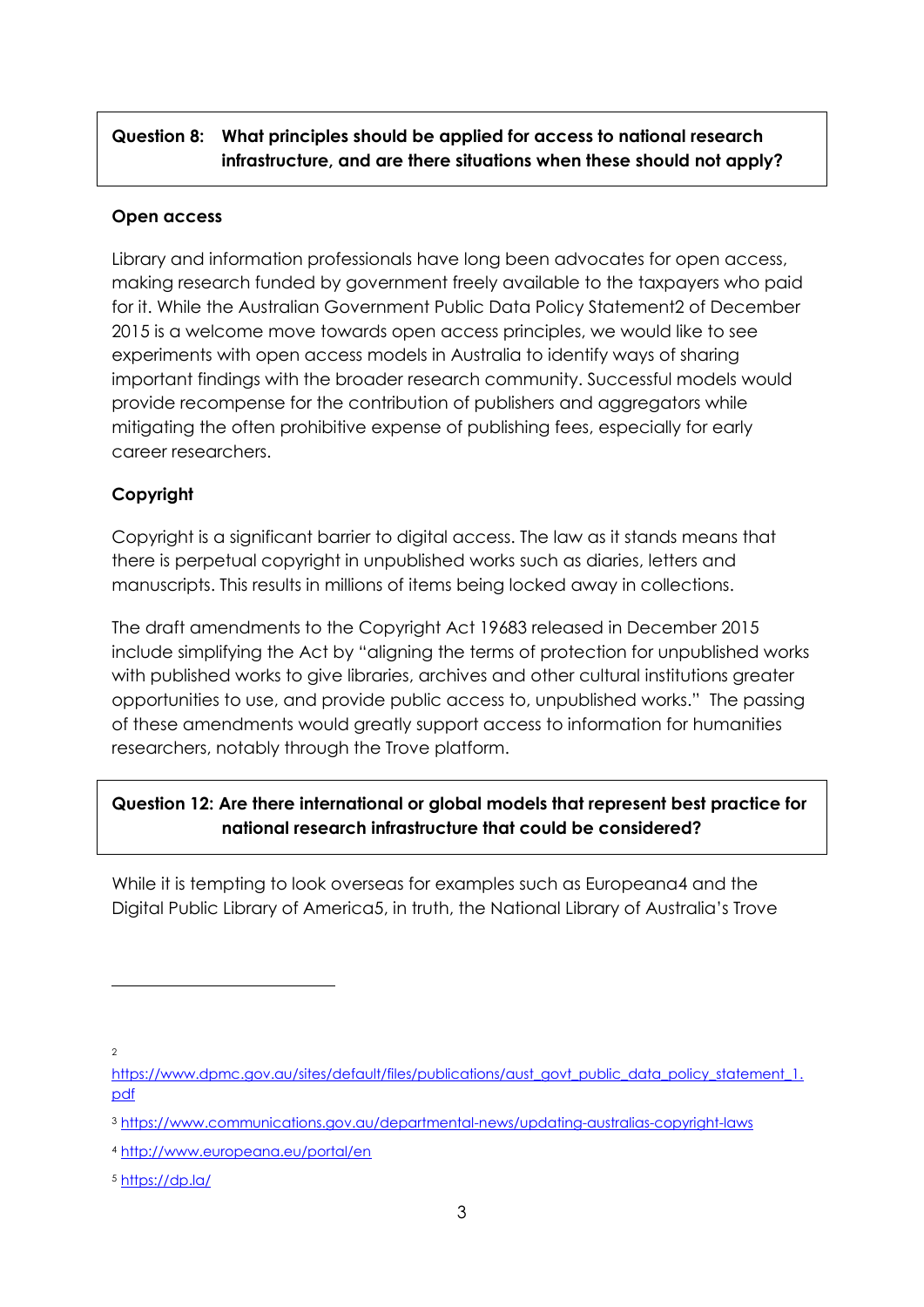platform for digital access to cultural collections has been a world leader and remains an exemplar for cultural institutions across the globe.

### **Understanding Cultures and Communities**

# **Question 24: Are the identified emerging directions and research infrastructure capabilities for Understanding Cultures and Communities right? Are there any missing or additional needed?**

The Trove platform has united galleries, libraries, archives, museums (GLAM), historical societies, other collecting institutions and humanities researchers around a single ask. Invest in Trove to propel humanities research to the next level and to enable data to be linked in new ways for real societal benefits – for example social history linked with health data to contribute to our understanding of genetics.

### **Cross-sector support**

This was the joint statement supported by the sector's peak bodies in an unprecedented show of unity, in March 2016:

*Developed and implemented by the National Library of Australia, Trove is*  seen by the GLAM Peak Bodies as a platform that provides a robust national *portal to the cultural riches of our galleries, libraries, archives, museums, historical societies. It supports digital collections from diverse organisations across Australia and is the nation's gateway to books, photographs, newspapers, maps, historical documents and ephemera.*

*The GLAM Peak Bodies acknowledge the vision and leadership of the National Library of Australia in collating one of the largest digital cultural collections in the world and a model that has led the way internationally. For researchers in the humanities and social sciences especially, it is a unique and highly valued resource. It equally enjoys strong community support throughout urban and regional Australia.*

*Since its release in 2010, Trove content has increased exponentially. There are now 471 million items in the digital collection [507 million at 22 August 2016], with more than 20 million unique users each year. This demonstrates the enormous appetite for cultural content to support education, research, industry, community and especially the arts and creative industries.* 

### **Evidence of impact**

The value and impact of cultural content is often in the unanticipated outcomes. These are two examples from cultural institutions: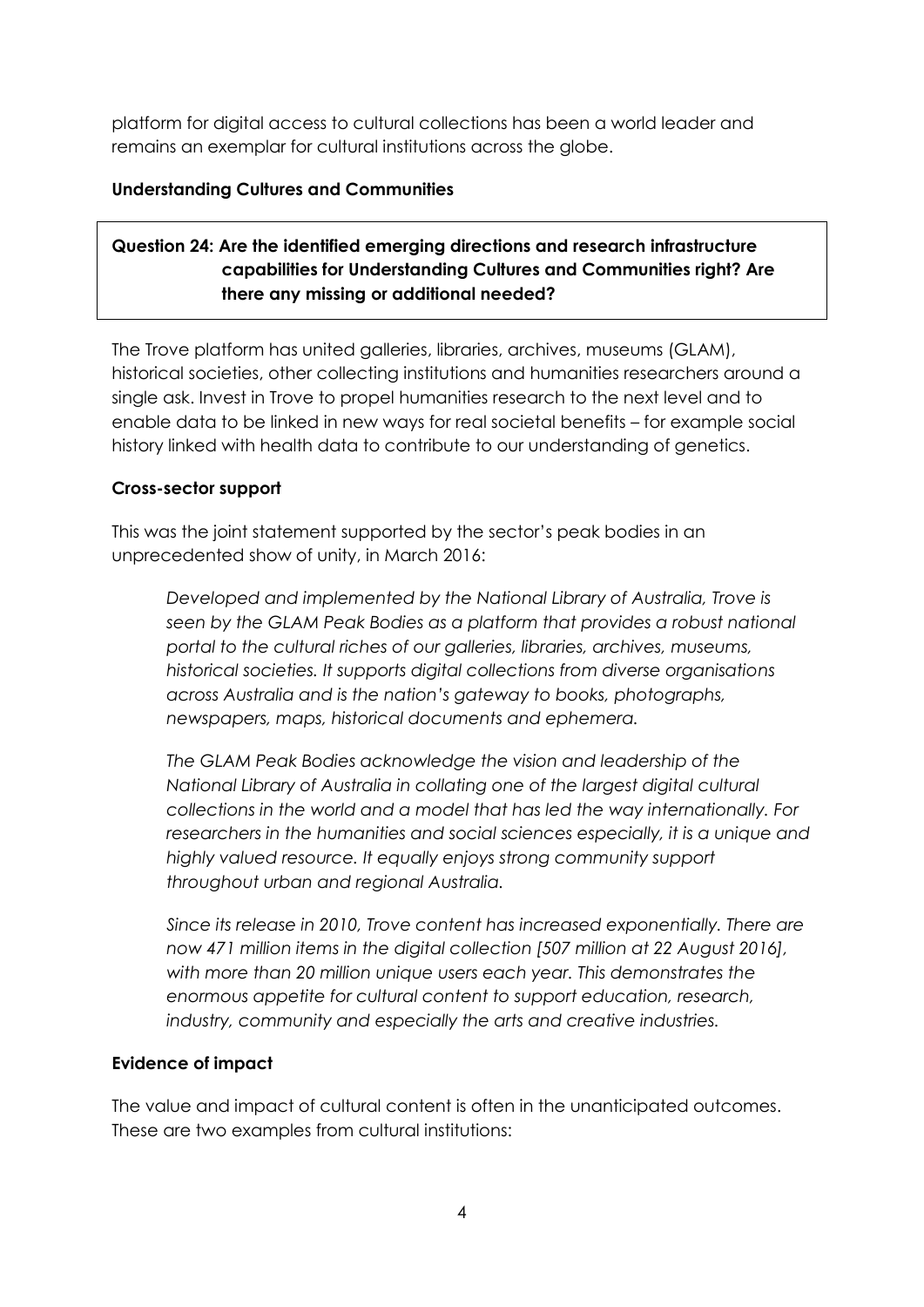There many stories about the positive impact digital access has had on the lives of individuals and there are a number of examples of how digital access has led to important scientific and policy outcomes. An excellent example of this is the development of the world's first 3D-printed prosthetic hand, based on an 1845 design. This breakthrough would not have happened without the original data provided by the Trove portal.6

The Ara Irititja Project is a model for Indigenous archives in Australia and internationally. It shows how to deal respectfully with cultural heritage and it supports the maintenance of first languages. The National Film and Sound Archive identifies and digitises relevant holdings in consultation with the Indigenous communities and provides copies to those communities. The community is involved in both the provision of access to this material by third parties and the identification of highly sensitive cultural recordings which require specific community control. In some instances repatriated material provides the only known record of customs since lost to those communities. Copies of films made in the 1930s and '40s by mission staff on Mornington Island were returned to the community and found to contain records of lost customs including canoe making techniques, now reintroduced for younger generations to master.7

#### **A question of equity**

There are currently 27 projects funded through the National Collaborative Research Infrastructure Strategy (2013), of which 24 are scientific in nature and three are concerned with the data environment8. There is no current funding for humanities research.

This inequity has been addressed to some extent in the Issues Paper and we were pleased to see comments such as these (p33):

*National and state cultural collecting institutions are a vital set of national research infrastructure to researchers. They provide access to historical documents, cultural artefacts, images, sound recordings and art collections, as well as the vast data holdings of the state and federal governments. Newly emerging digital tools created by these institutions are becoming indispensable. Maintenance, preservation and ready access to these* 

 $\overline{a}$ 

<sup>6</sup> [http://www.abc.net.au/news/2015-12-17/world-first-3d-printed-hand-prosthesis-inspired-by-1845](http://www.abc.net.au/news/2015-12-17/world-first-3d-printed-hand-prosthesis-inspired-by-1845-design/7032736?WT.ac=statenews_act) design/7032736?WT.ac=statenews\_act

<sup>7</sup> <http://www.irititja.com/>

<sup>8</sup> <https://www.education.gov.au/funded-research-infrastructure-projects>